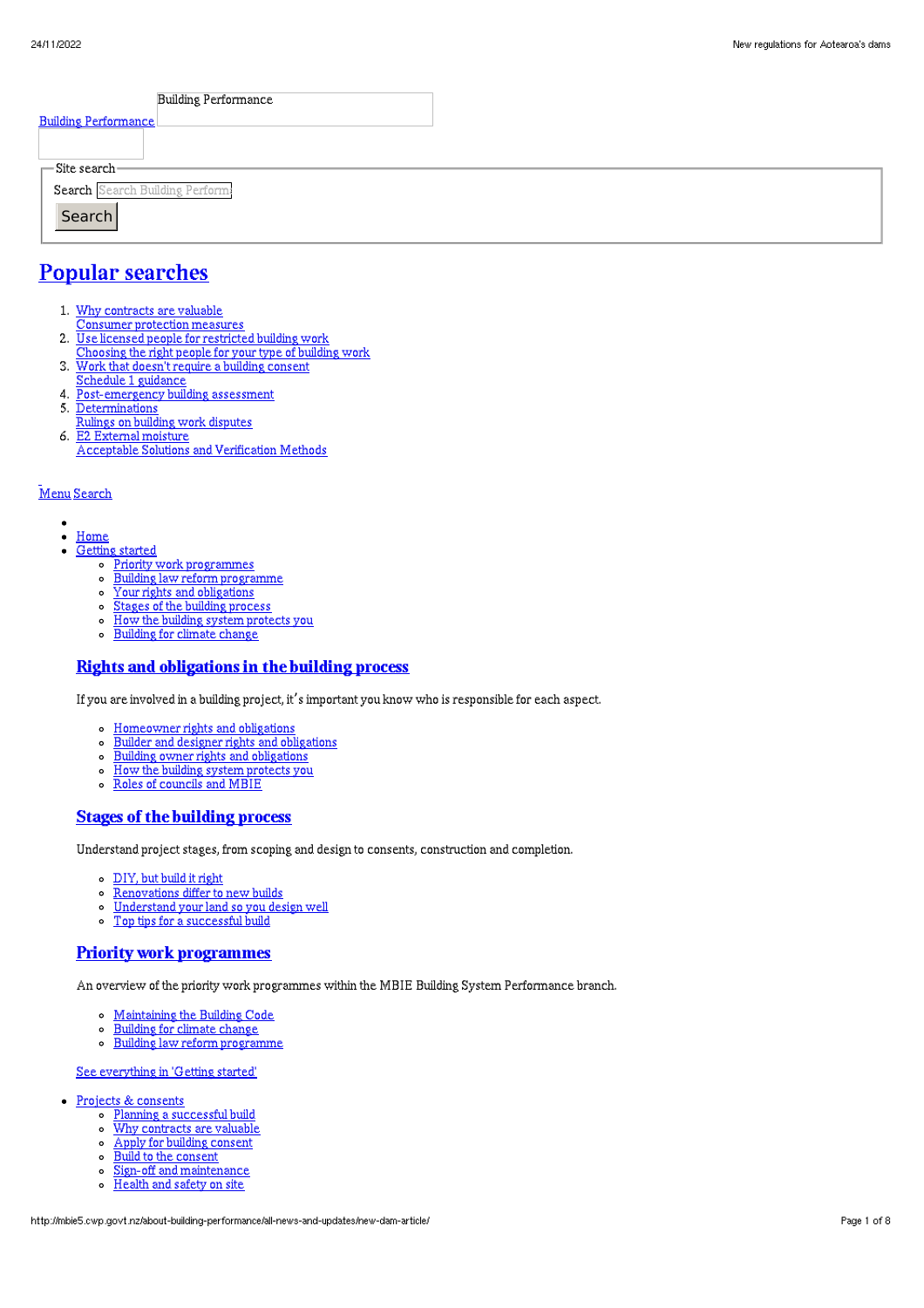## [Understanding](http://mbie5.cwp.govt.nz/projects-and-consents/apply-for-building-consent/building-consent-process/) the building consent process

For safe, healthy and durable buildings, all building work in New Zealand must meet certain standards. Find out how to build within the rules.

#### [Health](http://mbie5.cwp.govt.nz/projects-and-consents/health-and-safety-on-site/) and safety on site

Avoid accidents and make site safety a priority.

#### 1. Planning a successful build

- Check if you need [consents](http://mbie5.cwp.govt.nz/projects-and-consents/planning-a-successful-build/scope-and-design/check-if-you-need-consents/)
- [Choosing](http://mbie5.cwp.govt.nz/projects-and-consents/planning-a-successful-build/scope-and-design/choosing-the-right-people-for-your-type-of-building-work/) the right people for your type of building work
- Why [contracts](http://mbie5.cwp.govt.nz/projects-and-consents/why-contracts-are-valuable/) are valuable  $\circ$

#### 2. Getting a consent

- Apply for building [consent](http://mbie5.cwp.govt.nz/projects-and-consents/apply-for-building-consent/)
- How to support your building consent [application](http://mbie5.cwp.govt.nz/projects-and-consents/apply-for-building-consent/support-your-consent-application/)  $\circ$
- o [Understanding](http://mbie5.cwp.govt.nz/projects-and-consents/apply-for-building-consent/building-consent-process/) the building consent process

#### 3. Building to the consent

- Making [changes](http://mbie5.cwp.govt.nz/projects-and-consents/build-to-the-consent/making-changes-to-your-plans/) to your plans
- o Typical council [inspections](http://mbie5.cwp.govt.nz/projects-and-consents/build-to-the-consent/typical-council-inspections/) of a building project
- [Completing](http://mbie5.cwp.govt.nz/projects-and-consents/sign-off-and-maintenance/completing-your-project/) your project

### 4. Sign-off and maintenance

- Get the build [signed](http://mbie5.cwp.govt.nz/projects-and-consents/sign-off-and-maintenance/completing-your-project/get-the-build-signed-off/) off
- How to [identify](http://mbie5.cwp.govt.nz/projects-and-consents/sign-off-and-maintenance/completing-your-project/how-to-identify-defects/) defects
- o Protecting your [investment](http://mbie5.cwp.govt.nz/projects-and-consents/sign-off-and-maintenance/protecting-your-investment/)

#### See [everything](http://mbie5.cwp.govt.nz/projects-and-consents/) in 'Projects & consents'

- · Building Code [compliance](http://mbie5.cwp.govt.nz/building-code-compliance/)
	- A General [provisions](http://mbie5.cwp.govt.nz/building-code-compliance/a-general-provisions/)
	- o B [Stability](http://mbie5.cwp.govt.nz/building-code-compliance/b-stability/)
	- $\circ$   $\overline{C}$  [Protection](http://mbie5.cwp.govt.nz/building-code-compliance/c-protection-from-fire/) from fire
	- $\circ$   $\overline{D}$  [Access](http://mbie5.cwp.govt.nz/building-code-compliance/d-access/)
	- o **E** [Moisture](http://mbie5.cwp.govt.nz/building-code-compliance/e-moisture/)
	- F [Safety](http://mbie5.cwp.govt.nz/building-code-compliance/f-safety-of-users/) of users G [Services](http://mbie5.cwp.govt.nz/building-code-compliance/g-services-and-facilities/) and facilities
	- H Energy [efficiency](http://mbie5.cwp.govt.nz/building-code-compliance/h-energy-efficiency/)
	- Specific [buildings](http://mbie5.cwp.govt.nz/building-code-compliance/specific-buildings/)
	- o [Canterbury](http://mbie5.cwp.govt.nz/building-code-compliance/canterbury-rebuild/) rebuild
	- Product assurance & [MultiProof](http://mbie5.cwp.govt.nz/building-code-compliance/product-assurance-and-multiproof/)  $\circ$
	- [Warnings](http://mbie5.cwp.govt.nz/building-code-compliance/warnings-and-bans-on-building-products/) and bans on building products
	- o Building Code and [handbooks](http://mbie5.cwp.govt.nz/building-code-compliance/building-code-and-handbooks/)
	- o How the [Building](http://mbie5.cwp.govt.nz/building-code-compliance/how-the-building-code-works/) Code works
	- $\alpha$ [Geotechnical](http://mbie5.cwp.govt.nz/building-code-compliance/geotechnical-education/) education
	-
	- Building [Performance](http://mbie5.cwp.govt.nz/building-code-compliance/building-performance-resource-centre/) Resource Centre
	- o Introduction to [medium-density](http://mbie5.cwp.govt.nz/building-code-compliance/introduction-to-medium-density-housing/) housing
	- [Maintaining](http://mbie5.cwp.govt.nz/building-code-compliance/annual-building-code-updates/) the Building Code
	- [Digitising](http://mbie5.cwp.govt.nz/building-code-compliance/digitising-the-building-code/) the Building Code

#### In this section

- o How the [Building](http://mbie5.cwp.govt.nz/building-code-compliance/how-the-building-code-works/) Code works
- [Maintaining](http://mbie5.cwp.govt.nz/building-code-compliance/annual-building-code-updates/) the Building Code  $\circ$
- $\circ$ [Different](http://mbie5.cwp.govt.nz/building-code-compliance/how-the-building-code-works/different-ways-to-comply/) ways to comply with the Building Code
- Specific [buildings](http://mbie5.cwp.govt.nz/building-code-compliance/specific-buildings/)  $\circ$
- Product assurance & [MultiProof](http://mbie5.cwp.govt.nz/building-code-compliance/product-assurance-and-multiproof/)
- $\circ$ Introduction to [medium-density](http://mbie5.cwp.govt.nz/building-code-compliance/introduction-to-medium-density-housing/) housing
- Building [Performance](http://mbie5.cwp.govt.nz/building-code-compliance/building-performance-resource-centre/) Resource Centre  $\circ$

## Find Acceptable Solutions, Verification Methods, updates and technical guidance by Building Code clause.

- a
- General provisions
- $\circ$ b **Stability**
- $\circ$ c
- Protection from fire  $\circ$ d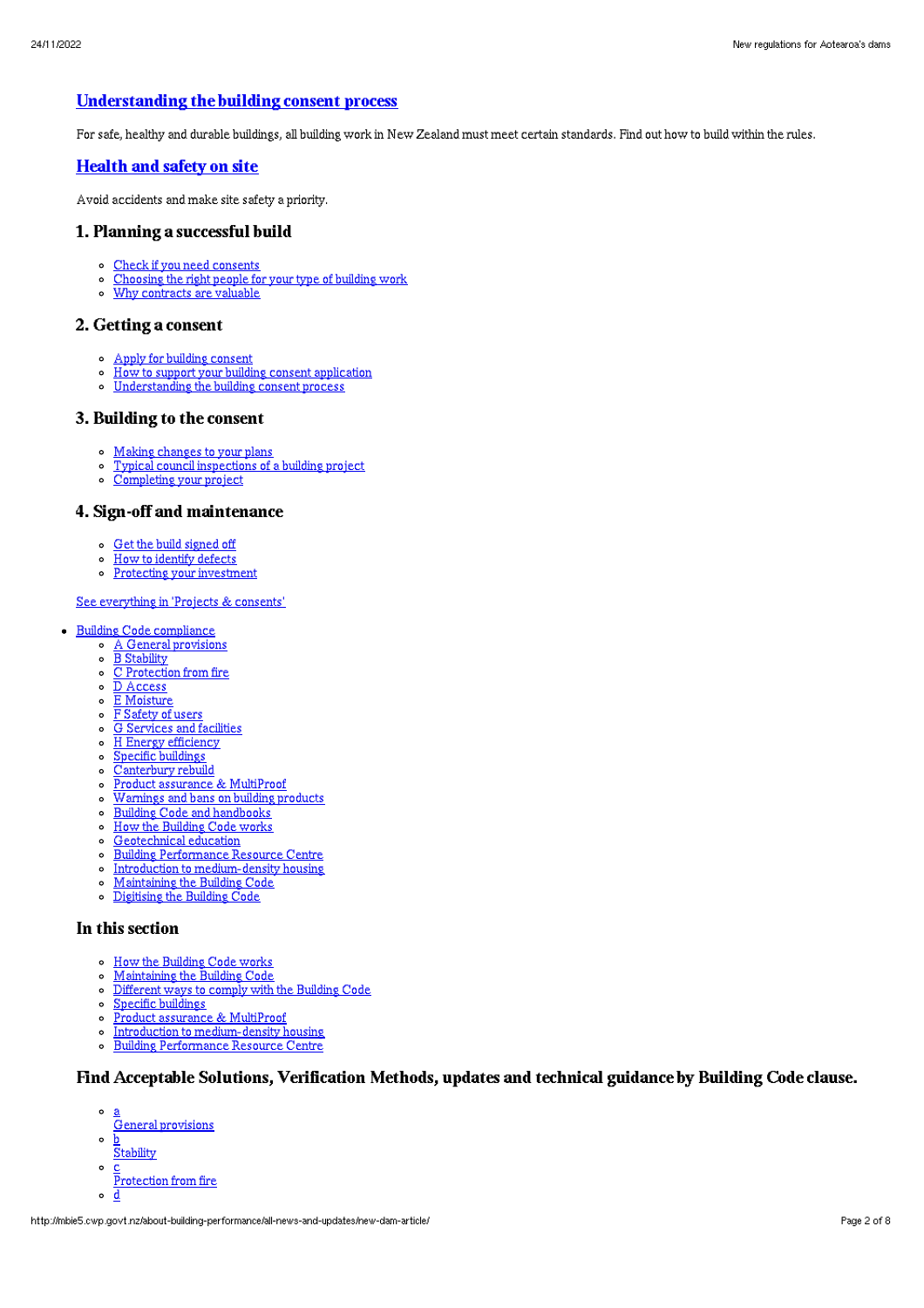- Access
- $\circ$ <u>e</u><br>Moisture
- $\sim$ f Safety of users
- $\circ$ g Services and facilities
- $\circ$ h **Energy efficiency**

#### See everything in 'Building Code [compliance](http://mbie5.cwp.govt.nz/building-code-compliance/)'

#### [Managing](http://mbie5.cwp.govt.nz/managing-buildings/) buildings

- [Managing](http://mbie5.cwp.govt.nz/managing-buildings/managing-your-bwof/) your BWoF
	- General information on building safety in [earthquakes](http://mbie5.cwp.govt.nz/managing-buildings/building-safety-in-earthquakes/)
	- Securing [unreinforced](http://mbie5.cwp.govt.nz/managing-buildings/unreinforced-masonry/) masonry building parapets and facades
	- Managing [earthquake-prone](http://mbie5.cwp.govt.nz/managing-buildings/managing-earthquake-prone-buildings/) buildings
	- Managing buildings in an [emergency](http://mbie5.cwp.govt.nz/managing-buildings/managing-buildings-in-an-emergency/)  $\circ$
	- $\circ$ Change of use and [alterations](http://mbie5.cwp.govt.nz/managing-buildings/change-of-use-and-alterations/)

### About managing buildings

- [Managing](http://mbie5.cwp.govt.nz/managing-buildings/managing-your-bwof/) your BWoF (for buildings with specified systems)
- General information on building safety in [earthquakes](http://mbie5.cwp.govt.nz/managing-buildings/building-safety-in-earthquakes/)  $\circ$
- Managing [earthquake-prone](http://mbie5.cwp.govt.nz/managing-buildings/managing-earthquake-prone-buildings/) buildings
- Securing [unreinforced](http://mbie5.cwp.govt.nz/managing-buildings/unreinforced-masonry/) masonry building parapets and facades  $\circ$
- Change of use, [alterations](http://mbie5.cwp.govt.nz/managing-buildings/change-of-use-and-alterations/) and extension of life
- Managing buildings in an [emergency](http://mbie5.cwp.govt.nz/managing-buildings/managing-buildings-in-an-emergency/)  $\sim$

#### Specified systems and compliance schedules

If you own a building that contains a specified system such as a cable car, you must ensure they are effectively operated for the life of the building and in keeping with the council-issued compliance schedule.

- o Inspections and [maintenance](http://mbie5.cwp.govt.nz/managing-buildings/managing-your-bwof/inspections-and-maintenance/) of specified systems as a building owner
- Fines and penalties for offences relating to [compliance](http://mbie5.cwp.govt.nz/managing-buildings/managing-your-bwof/fines-and-penalties/) schedules  $\circ$
- [Compliance](http://mbie5.cwp.govt.nz/projects-and-consents/sign-off-and-maintenance/completing-your-project/compliance-schedules/) schedules  $\Omega$

See [everything](http://mbie5.cwp.govt.nz/managing-buildings/) in 'Managing buildings'

- [Resolving](http://mbie5.cwp.govt.nz/resolving-problems/) problems
	- o [Resolution](http://mbie5.cwp.govt.nz/resolving-problems/resolution-options/) options
	- $\circ$ [Building](http://mbie5.cwp.govt.nz/resolving-problems/building-consent-and-sign-off/) consent and sign-off
	- [Contracts](http://mbie5.cwp.govt.nz/resolving-problems/contracts/)
	- $\circ$  [Builds](http://mbie5.cwp.govt.nz/resolving-problems/builds/)
	- $\circ$ [Designs](http://mbie5.cwp.govt.nz/resolving-problems/designs/)
	- **[Councils](http://mbie5.cwp.govt.nz/resolving-problems/councils/)**  $\circ$
	- $\circ$ **[Clients](http://mbie5.cwp.govt.nz/resolving-problems/clients/)**

## [Resolving](http://mbie5.cwp.govt.nz/resolving-problems/) problems

- [Resolution](http://mbie5.cwp.govt.nz/resolving-problems/resolution-options/) options
- [Building](http://mbie5.cwp.govt.nz/resolving-problems/building-consent-and-sign-off/) consent and sign-off
- [Contracts](http://mbie5.cwp.govt.nz/resolving-problems/contracts/)
- $\circ$ [Builds](http://mbie5.cwp.govt.nz/resolving-problems/builds/)
- o [Designs](http://mbie5.cwp.govt.nz/resolving-problems/designs/)
- $\circ$ [Councils](http://mbie5.cwp.govt.nz/resolving-problems/councils/)
- **[Clients](http://mbie5.cwp.govt.nz/resolving-problems/clients/)**  $\circ$

#### **[Determinations](http://mbie5.cwp.govt.nz/resolving-problems/resolution-options/determinations/)**

A determination is a binding decision made by MBIE providing a way of solving disputes or questions about the rules that apply to buildings, how buildings are used, building accessibility, and health and safety.

- Understanding [determinations](http://mbie5.cwp.govt.nz/resolving-problems/resolution-options/determinations/)
- Applying for a [determination](http://mbie5.cwp.govt.nz/resolving-problems/resolution-options/determinations/applying-for-a-determination/)  $\circ$
- Steps in the [determination](http://mbie5.cwp.govt.nz/resolving-problems/resolution-options/determinations/steps-in-the-determination-process/) process  $\circ$
- Previous [determinations](http://mbie5.cwp.govt.nz/resolving-problems/resolution-options/determinations/determinations-issued/)  $\circ$

#### [Weathertight](http://mbie5.cwp.govt.nz/resolving-problems/resolution-options/weathertight-services/) Services

- Signs of a leaky [home](http://mbie5.cwp.govt.nz/resolving-problems/resolution-options/weathertight-services/signs-of-a-leaky-home/)  $\circ$
- How to make a [Weathertight](http://mbie5.cwp.govt.nz/resolving-problems/resolution-options/weathertight-services/make-a-weathertight-home-claim/) Claim  $\circ$
- Resolving a [Weathertight](http://mbie5.cwp.govt.nz/resolving-problems/resolution-options/weathertight-services/resolving-a-claim/) Claim  $\circ$

See [everything](http://mbie5.cwp.govt.nz/resolving-problems/) in 'Resolving problems'

http://mbie5.cwp.govt.nz/about-building-performance/all-news-and-updates/new-dam-article/ Page 3 of 8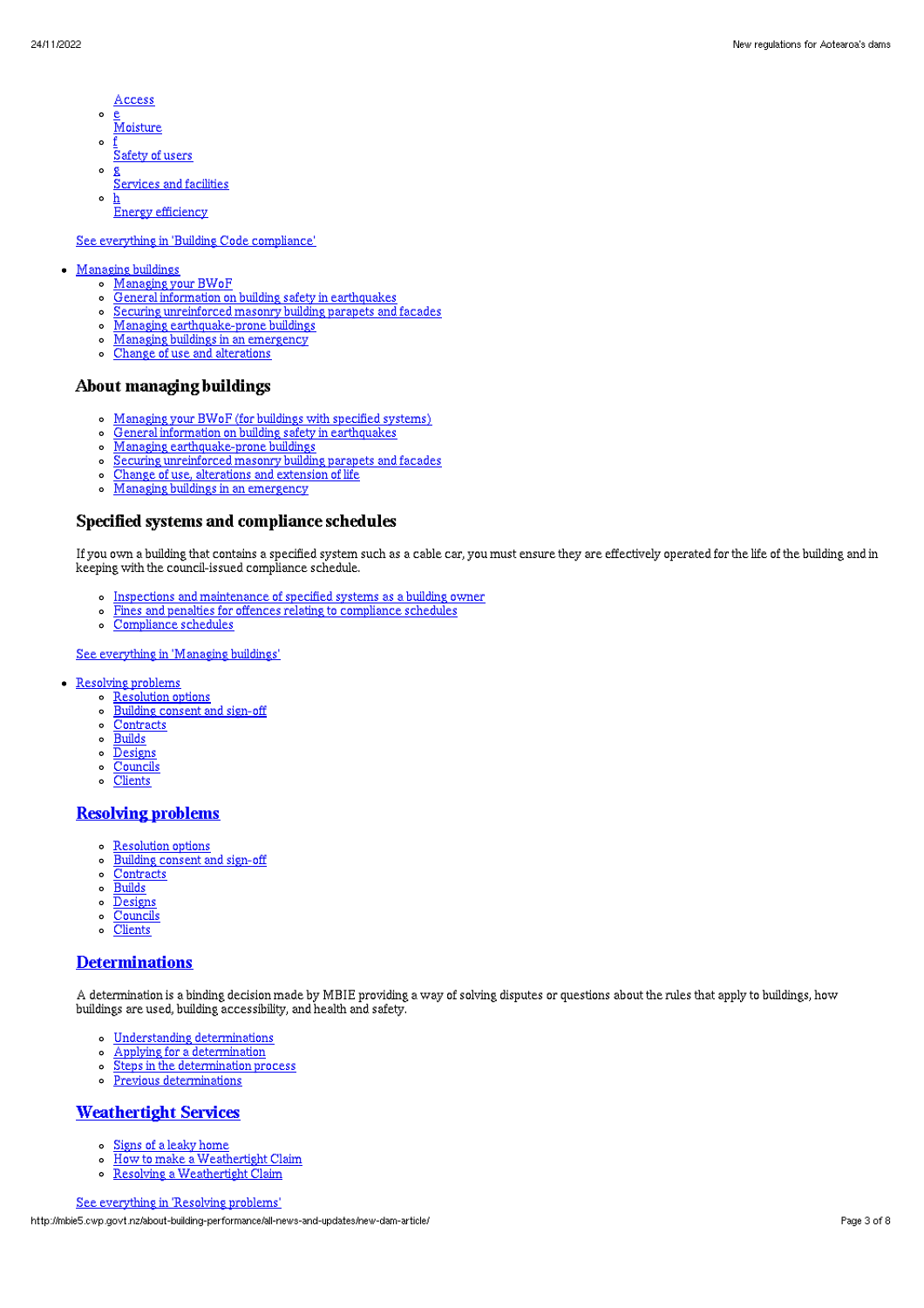- [Home](http://mbie5.cwp.govt.nz/)
- About Building [Performance](http://mbie5.cwp.govt.nz/about-building-performance/)
- News and [updates](http://mbie5.cwp.govt.nz/about-building-performance/all-news-and-updates/)
- Updating Aotearoa's dam regulations

# New regulations for Aotearoa's dams

- [Print](http://mbie5.cwp.govt.nz/#) [Share](http://mbie5.cwp.govt.nz/#)
- $\circ$
- $\circ$  $\circ$
- $\sim$
- [Save](http://mbie5.cwp.govt.nz/about-building-performance/all-news-and-updates/new-dam-article/downloadpdf)

Posted: 23 February 2022

| Dam regulations coming |  |  |
|------------------------|--|--|
|                        |  |  |
|                        |  |  |
|                        |  |  |
|                        |  |  |
|                        |  |  |
|                        |  |  |
|                        |  |  |
|                        |  |  |
|                        |  |  |
|                        |  |  |
|                        |  |  |
|                        |  |  |
|                        |  |  |
|                        |  |  |
|                        |  |  |
|                        |  |  |

New regulations are expected to be made in the first half of this year to improve the safety and resilience of New Zealand's dams, bringing us into line with the rest of the OECD.

- [Print](http://mbie5.cwp.govt.nz/#)
- [Share](http://mbie5.cwp.govt.nz/#)<br>0
- - $\circ$  $\circ$
	- $\overline{a}$
- [Save](http://mbie5.cwp.govt.nz/about-building-performance/all-news-and-updates/new-dam-article/downloadpdf)

New Zealand does not currently have regulations to ensure that dams are well maintained and regularly inspected after they are built. The absence of dam safety regulations puts people, property and the environment at unnecessary risk, should a dam fail.

Some dam owners are already following industry best practice dam safety guidelines prepared by the New Zealand Society on Large Dams (NZSOLD), but the new regulations set a minimum standard for dam safety. MBIE has taken into consideration the current terminology used in the dam safety guidelines when preparing the regulations, and they have also been informed by feedback received from MBIE's public consultation on dam safety.

The regulations will only apply to dams that are above a certain size, depending on both the height and volume of water it holds. As as a general guide, the regulations will cover dams that have a height of:

- 4 or more metres and stores 20,000 or more cubic metres volume of water, or other fluid
- 1 or more metres and stores 40,000 or more cubic metres volume of water, or other fluid.  $\bullet$

The intent is that small dams will be excluded from the regulations. This includes small 'turkey nest' dams, irrigation races, stock drinking ponds and weir.

Dam owners will need to assess whether their dam falls within one of these height and volume categories , and if it does they will need to assess the impact that their dam's failure could have. They will then need to classify the potential impact of that dam as low, medium or high.

The classification will need to be certified by a recognised engineer and then submitted to the regional authority for approval. This must be done no later than three months after regulations come into force, or no later than three months after the dam is commissioned.

There will be a two year lead in period before the regulations come into play, starting when they are made. MBIE will provide a range of resources during 2022 to help dam owners better assess and understand their dams and how the regulations might apply to them.

The following table shows the activities that owners of dams covered by the regulations will need to undertake, and the implications of low, medium and high impact.

| Activity |      | Low potential impact Medium potential impact High potential impact |      |
|----------|------|--------------------------------------------------------------------|------|
|          | dams | dams                                                               | dams |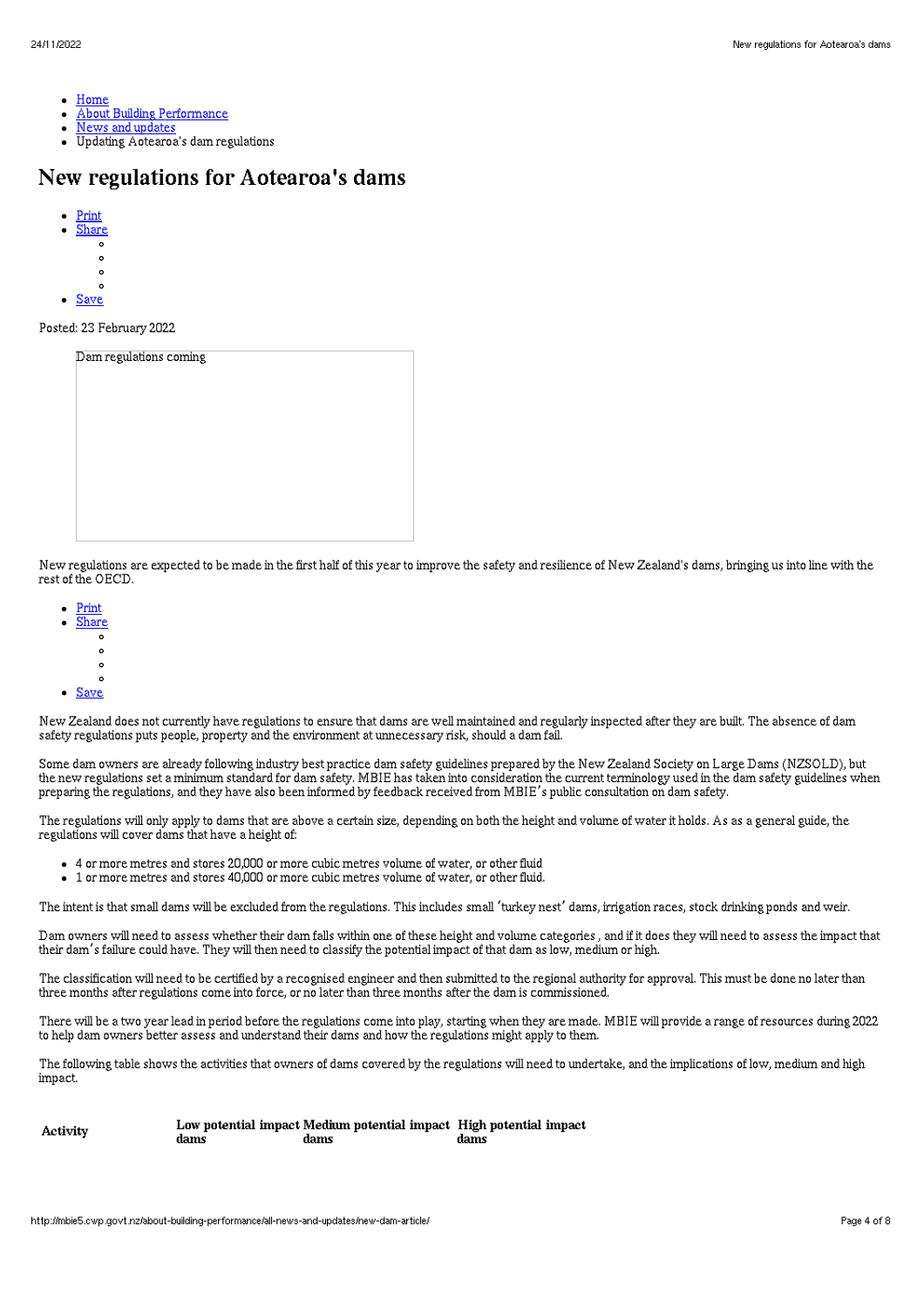| Regulations<br>commence                                                                    |                                                                        |                                                                                                                                                                       |                                                                                                                                                                   |  |
|--------------------------------------------------------------------------------------------|------------------------------------------------------------------------|-----------------------------------------------------------------------------------------------------------------------------------------------------------------------|-------------------------------------------------------------------------------------------------------------------------------------------------------------------|--|
|                                                                                            | 2 years after they are made.                                           |                                                                                                                                                                       |                                                                                                                                                                   |  |
| Submit a potential<br>impact classification<br>(PIC) to regional<br>authority              | Up to 3 months after regulations commence, or the dam is commissioned. |                                                                                                                                                                       |                                                                                                                                                                   |  |
| Submit a Dam Safety<br>Assurance Programme Not required<br>(DSAP) to regional<br>authority |                                                                        | Up to two years after the<br>regional authority approves Up to 12 months after the<br>the PIC                                                                         | regional authority approves<br>the PIC                                                                                                                            |  |
| Carry out an<br>intermediate dam safety<br>review.                                         | Not required                                                           | Within 12 months of the<br>regional authority approving Within 12 months of the<br>the DSAP                                                                           | regional authority approving<br>the DSAP                                                                                                                          |  |
| Carry out a<br>comprehensive dam<br>safety review.                                         | Not required                                                           | Within 5 years of the<br>regional authority approving Within 5 years of the<br>the DSAP.                                                                              | regional authority approving<br>the DSAP.                                                                                                                         |  |
| Submit an Annual<br>Compliance<br>Certificate                                              | Not required                                                           | On the anniversary of the regional authority approving<br>the DSAP.                                                                                                   |                                                                                                                                                                   |  |
| Review the DSAP                                                                            | Not required                                                           | Within 10 years after the<br>date which the regional<br>authority approves the<br>DSAP, and then after the<br>first review, at intervals of<br>not more than 7 years. | Within 5 years of the date<br>which the regional authority<br>approves the DSAP, and<br>then after the first review, at<br>intervals of not more than 5<br>years. |  |

Review the dam**'**s PIC more than every 5 years. Within 5 years of the regional authority approving the classification, and then not

More [information](https://www.mbie.govt.nz/dmsdocument/13910-dam-safety-regulations-policy-proposals-proactiverelease-pdf) about the policy decisions behind this proposal - MBIE.govt.nz

# Tags in this article

- [News](http://mbie5.cwp.govt.nz/about-building-performance/all-news-and-updates/?category%255B0%255D=news)
- **[Compliance](http://mbie5.cwp.govt.nz/about-building-performance/all-news-and-updates/?topic=compliance)**

# News and [updates](http://mbie5.cwp.govt.nz/about-building-performance/all-news-and-updates/)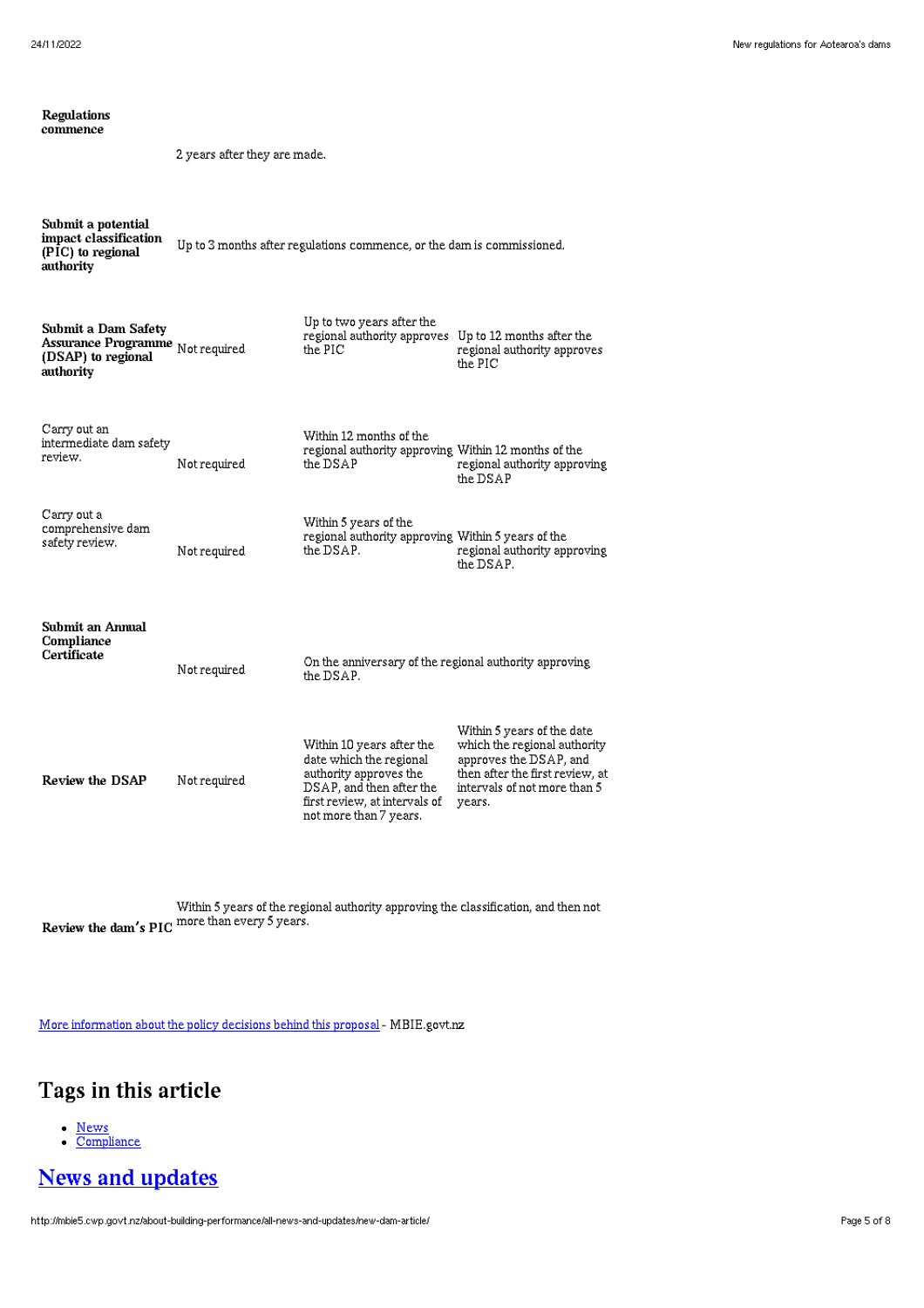- $-2022$ 
	- February
		- Updating [Aotearoa's](http://mbie5.cwp.govt.nz/about-building-performance/all-news-and-updates/new-dam-article/) dam regulations
		- **LBP** scheme [submissions](http://mbie5.cwp.govt.nz/about-building-performance/all-news-and-updates/lbp-scheme-submissions-ask-for-changes-to-better-recognise-experience-and-abilities/) ask for changes to better recognise experience and abilities January
		- The latest Biennial BCA [Accreditation](http://mbie5.cwp.govt.nz/about-building-performance/all-news-and-updates/the-latest-biennial-bca-accreditation-report-round-has-been-released/) Report has been released
- 2021
	- December
		- National [Construction](http://mbie5.cwp.govt.nz/about-building-performance/all-news-and-updates/national-construction-pipeline-report-2021-released/) Pipeline Report 2021 released
		- November
			- New homes and buildings will be more energy efficient and better for the [environment](http://mbie5.cwp.govt.nz/about-building-performance/all-news-and-updates/new-homes-and-buildings-will-be-more-energy-efficient-and-better-for-the-environment/)
			- [Building](http://mbie5.cwp.govt.nz/about-building-performance/all-news-and-updates/building-system-law-reforms-update/) System law reforms update  $\blacksquare$
			- New tiny house [guidance](http://mbie5.cwp.govt.nz/about-building-performance/all-news-and-updates/new-tiny-house-guidance-released/) released
		- October
			- New Code of Ethics for Licensed Building [Practitioners](http://mbie5.cwp.govt.nz/about-building-performance/all-news-and-updates/new-code-of-ethics-for-licensed-building-practitioners/)
			- Removing cheques from the [infringement](http://mbie5.cwp.govt.nz/about-building-performance/all-news-and-updates/removing-cheques-from-the-infringement-offences-regulations/) offences regulations
		- $\circ$  September
		- New MBIE report shows the building sector has remained strong through [COVID-19](http://mbie5.cwp.govt.nz/about-building-performance/all-news-and-updates/new-mbie-report-shows-the-building-sector-has-remained-strong-through-covid-19/)
		- August Building stronger [conversations](http://mbie5.cwp.govt.nz/about-building-performance/all-news-and-updates/building-stronger-conversations-at-boinz-2021/) at BOINZ 2021
			-
			- Building Code consultation receives more [submissions](http://mbie5.cwp.govt.nz/about-building-performance/all-news-and-updates/building-code-consultation-receives-more-submissions-than-last-five-years-combined/) than last five years combined
		- July
			- Building consent system [evaluation](http://mbie5.cwp.govt.nz/about-building-performance/all-news-and-updates/building-consent-system-evaluation/)  $\blacksquare$
			- ř. Learning from emergency events requiring building [management](http://mbie5.cwp.govt.nz/about-building-performance/all-news-and-updates/learning-from-emergency-events-requiring-building-management/)
			- $\blacksquare$ Our Building for the Future - [Indicators](http://mbie5.cwp.govt.nz/about-building-performance/all-news-and-updates/our-building-for-the-future-indicators-explorer-is-live/) Explorer is live
		- June
			- Auckland Council Designation of Area for Building Emergency [Management](http://mbie5.cwp.govt.nz/about-building-performance/all-news-and-updates/auckland-council-designation-of-area-for-building-emergency-management/)
			- The Building [Amendment](http://mbie5.cwp.govt.nz/about-building-performance/all-news-and-updates/the-building-amendment-bill-has-passed-into-law/) Bill has passed into law  $\blacksquare$ 
				- Minor changes to the Plumbers, Gasfitters, and [Drainlayers](http://mbie5.cwp.govt.nz/about-building-performance/all-news-and-updates/minor-changes-to-the-plumbers-gasfitters-and-drainlayers-act/) Act
			- Is your new hot water cylinder [compliant?](http://mbie5.cwp.govt.nz/about-building-performance/all-news-and-updates/considering-a-new-hot-water-cylinder-check-it-is-compliant/)
			- Building for Climate Change [submissions](http://mbie5.cwp.govt.nz/about-building-performance/all-news-and-updates/building-for-climate-change-submissions-summary-has-been-published/) summary published  $\blacksquare$
		- May
			- [Strengthening](http://mbie5.cwp.govt.nz/about-building-performance/all-news-and-updates/strengthening-the-licensed-building-practitioners-scheme/) the Licensed Building Practitioners scheme  $\blacksquare$
			- Building Consent Authority [Accreditation](http://mbie5.cwp.govt.nz/about-building-performance/all-news-and-updates/building-consent-authority-accreditation-scheme-evaluation/) Scheme evaluation
		- April
			- [Consultation](http://mbie5.cwp.govt.nz/about-building-performance/all-news-and-updates/consultation-opens-on-the-2021-building-code-update/) opens on the 2021 Building Code update
		- March
			- An update from the Building System [Assurance](http://mbie5.cwp.govt.nz/about-building-performance/all-news-and-updates/an-update-from-the-building-system-assurance-team/) team
			- [Strengthening](http://mbie5.cwp.govt.nz/about-building-performance/all-news-and-updates/strengthening-the-safety-and-resilience-of-aotearoas-large-dams/) the safety and resilience of Aotearoa's large dams
		- February
			- Updating how we manage buildings in an [emergency](http://mbie5.cwp.govt.nz/about-building-performance/all-news-and-updates/updating-how-we-manage-buildings-in-an-emergency/)
		- January
			- The Building [Amendment](http://mbie5.cwp.govt.nz/about-building-performance/all-news-and-updates/building-law-reform/) Bill in 2021
			- Building for Climate Change update: [January](http://mbie5.cwp.govt.nz/about-building-performance/all-news-and-updates/building-for-climate-change-update/) 2021
- $-2020$ 
	- December
		- **National [Construction](http://mbie5.cwp.govt.nz/about-building-performance/all-news-and-updates/national-construction-pipeline-report-2020/) Pipeline Report 2020**
		- November
			- Crowning the [Apprentice](http://mbie5.cwp.govt.nz/about-building-performance/all-news-and-updates/crowning-the-apprentice-of-the-year/) of the Year
			- Updating the [timber-framed](http://mbie5.cwp.govt.nz/about-building-performance/all-news-and-updates/updating-the-timber-framed-building-standard-nzs3604/) building standard (NZS 3604)
			- Building Code update [November](http://mbie5.cwp.govt.nz/about-building-performance/all-news-and-updates/building-code-update-november-2020/) 2020
		- October [Outcome](http://mbie5.cwp.govt.nz/about-building-performance/all-news-and-updates/outcome-of-2020-building-code-update/) of 2020 Building Code Update
		- September
			- Building Code 2020 update will be published on 5 [November](http://mbie5.cwp.govt.nz/about-building-performance/all-news-and-updates/building-code-2020-update-will-be-published-on-5-november-2020/) 2020
		- August
			- Building for Climate Change [Frameworks](http://mbie5.cwp.govt.nz/about-building-performance/all-news-and-updates/the-first-two-building-for-climate-change-frameworks-are-open-for-consultation/) are open for consultation  $\blacksquare$ New dates for [updating](http://mbie5.cwp.govt.nz/about-building-performance/all-news-and-updates/new-dates-for-updating-building-code/) Building Code  $\blacksquare$
			- Helping New Zealand build [earthquake](http://mbie5.cwp.govt.nz/about-building-performance/all-news-and-updates/helping-new-zealand-build-earthquake-resilience/) resilience
		- July
			- $\blacksquare$ 2020 Building Advisory Panel members [announced](http://mbie5.cwp.govt.nz/about-building-performance/all-news-and-updates/2020-building-advisory-panel-members-announced/)  $\blacksquare$ Building for Climate Change [programme](http://mbie5.cwp.govt.nz/about-building-performance/all-news-and-updates/building-for-climate-change-programme-gets-underway/) gets underway
			-
		- $\circ$ June
			- New learning modules available to help you [understand](http://mbie5.cwp.govt.nz/about-building-performance/all-news-and-updates/new-learning-modules-available-to-help-you-understand-the-building-code/) the Building Code
		- May
			- More protection for [subcontractors](http://mbie5.cwp.govt.nz/about-building-performance/all-news-and-updates/subcontractors-protection-with-retention-money-regime/) through the retention money regime
			- New building consent exemptions approved by [Government](http://mbie5.cwp.govt.nz/about-building-performance/all-news-and-updates/new-building-consent-exemptions-approved-by-government/)
			- Change to the [delivery](http://mbie5.cwp.govt.nz/about-building-performance/all-news-and-updates/change-to-the-delivery-of-2020-building-code-updates/) of 2020 Building Code updates
		- March
			- **Extending June 2020 biannual Building Code [consultation](http://mbie5.cwp.govt.nz/about-building-performance/all-news-and-updates/extending-june-2020-biannual-building-code-consultation/)**
	- February
		- Have your say on Building Code [amendments](http://mbie5.cwp.govt.nz/about-building-performance/all-news-and-updates/have-your-say-on-building-code-amendments-consultation-opens-17-february/) consultation opens 17 February
- $-2019$ 
	- December **[Webinar](http://mbie5.cwp.govt.nz/about-building-performance/all-news-and-updates/key-changes-to-cas2-webinar/) about key changes to C/AS2**
	- November
	- Latest [improvements](http://mbie5.cwp.govt.nz/about-building-performance/all-news-and-updates/latest-improvements-to-the-building-code-have-been-published/) to the Building Code have been published October
		- [Corrections](http://mbie5.cwp.govt.nz/about-building-performance/all-news-and-updates/corrections-to-2019-cas2-acceptable-solution/) to 2019 C/AS2 Acceptable Solution
		- Next steps [announced](http://mbie5.cwp.govt.nz/about-building-performance/all-news-and-updates/next-steps-announced-for-building-law-reforms/) for building law reforms

http://mbie5.cwp.govt.nz/about-building-performance/all-news-and-updates/new-dam-article/ Page 6 of 8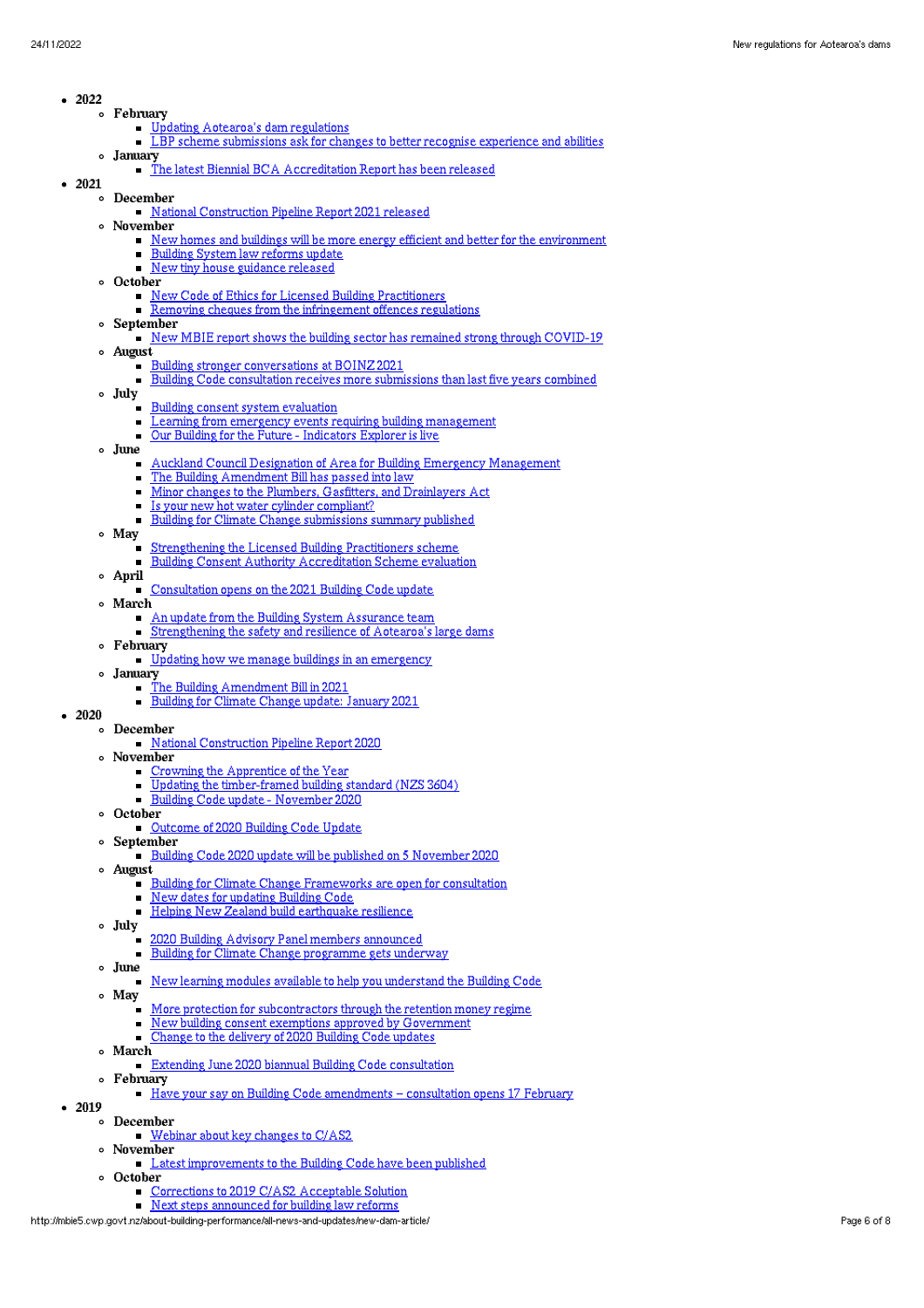- September
	- Third [consultation](http://mbie5.cwp.govt.nz/about-building-performance/all-news-and-updates/third-consultation-of-the-biannual-building-code-update-closes-5pm-on-13-september-2019/) of the biannual Building Code update closing soon  $\blacksquare$
	- **National [Construction](http://mbie5.cwp.govt.nz/about-building-performance/all-news-and-updates/national-construction-pipeline-report-2019/) Pipeline Report 2019**
- August
	- [Submissions](http://mbie5.cwp.govt.nz/about-building-performance/all-news-and-updates/submissions-summary-on-proposed-building-law-changes-now-available/) summary on proposed building law changes now available
	- Have your say on Building Code changes [consultation](http://mbie5.cwp.govt.nz/about-building-performance/all-news-and-updates/building-code-changes-consultation-opens-5-august/) opens 5 August
- July
	- CertMark [International](http://mbie5.cwp.govt.nz/about-building-performance/all-news-and-updates/certmark-international-withdraws-from-nz-codemark-scheme/) withdraws from NZ CodeMark scheme  $\blacksquare$
	- CertMark [International](http://mbie5.cwp.govt.nz/about-building-performance/all-news-and-updates/certmark-international-suspended-as-codemark-product-certification-body/) suspended as CodeMark product certification body ×
		- $\blacksquare$ MBIE funds over 120 building [standards](http://mbie5.cwp.govt.nz/about-building-performance/all-news-and-updates/mbie-funds-over-120-building-standards-for-free-download/) for free download
- June
	- [Updates](http://mbie5.cwp.govt.nz/about-building-performance/all-news-and-updates/updates-to-the-building-code-will-make-it-easier-to-comply/) to the Building Code will make it easier to comply
	- [Consultation](http://mbie5.cwp.govt.nz/about-building-performance/all-news-and-updates/consultation-now-closed-on-building-law-reforms/) now closed on building law reforms  $\blacksquare$
	- $\blacksquare$ Section C5 ['Concrete](http://mbie5.cwp.govt.nz/about-building-performance/all-news-and-updates/section-c5-concrete-buildings-proposed-revision/) Buildings' proposed revision
	- New system for building emergency [management](http://mbie5.cwp.govt.nz/about-building-performance/all-news-and-updates/new-system-for-building-emergency-management/)  $\blacksquare$
- May
	- Updated [information](http://mbie5.cwp.govt.nz/about-building-performance/all-news-and-updates/updated-information-on-private-building-consent-authority-registration/) on private building consent authority registration
- April Report released about [Tauranga](http://mbie5.cwp.govt.nz/about-building-performance/all-news-and-updates/report-released-about-tauranga-city-councils-actions-related-to-bella-vista/) City Council's actions related to Bella Vista
- March  $\circ$ 
	- [Consultation](http://mbie5.cwp.govt.nz/about-building-performance/all-news-and-updates/consultation-on-amending-acceptable-solutions-and-verification-methods-june-2019-update/) on amending Acceptable Solutions and Verification Methods June 2019 Update
- February
	- BEAL CodeMark product certification body [accreditation](http://mbie5.cwp.govt.nz/about-building-performance/all-news-and-updates/bc-update-245/) revoked
	- **Fire [performance](http://mbie5.cwp.govt.nz/about-building-performance/all-news-and-updates/bc-update-244/) of external wall cladding systems**
- 2018
	- November
		- Acceptable Solution and Verification Method [amendments](http://mbie5.cwp.govt.nz/about-building-performance/all-news-and-updates/bc-update-243/) November 2018 BEAL CodeMark product [certification](http://mbie5.cwp.govt.nz/about-building-performance/all-news-and-updates/bc-update-2/) body issued notice of revocation
		- $\blacksquare$ Six ACP CodeMark [certificates](http://mbie5.cwp.govt.nz/about-building-performance/all-news-and-updates/bc-update-241/) removed
	- o October
		- Online courses on managing buildings in an [emergency](http://mbie5.cwp.govt.nz/about-building-performance/all-news-and-updates/bc-update-240/)
		- [Consultation](http://mbie5.cwp.govt.nz/about-building-performance/all-news-and-updates/mbie-consulting-on-proposal-to-change-codemark-regulations/) on proposal to change CodeMark regulations  $\blacksquare$
- [Print](http://mbie5.cwp.govt.nz/#)

## Navigation

- [Getting](http://mbie5.cwp.govt.nz/getting-started/) started  $\bullet$
- Projects & [consents](http://mbie5.cwp.govt.nz/projects-and-consents/)  $\bullet$
- Building Code [compliance](http://mbie5.cwp.govt.nz/building-code-compliance/)  $\bullet$
- [Managing](http://mbie5.cwp.govt.nz/managing-buildings/) buildings  $\bullet$
- [Resolving](http://mbie5.cwp.govt.nz/resolving-problems/) problems

## What are you looking for?

#### General

- About Building [Performance](http://mbie5.cwp.govt.nz/about-building-performance/)
- $\bullet$ [Canterbury](http://mbie5.cwp.govt.nz/building-code-compliance/canterbury-rebuild/) rebuild
- Practice [Advisories](http://mbie5.cwp.govt.nz/search/?keyword=practice+advisory&search=) Building [CodeHub](https://codehub.building.govt.nz)
- 

### Building Officials

- BCA [competencies](http://mbie5.cwp.govt.nz/building-officials/national-bca-competency-assessment-system/)  $\bullet$
- BCA [register](http://mbie5.cwp.govt.nz/building-officials/find-a-bca/)
- [Technical](http://mbie5.cwp.govt.nz/building-officials/technical-reviews/) reviews

#### News Updates

- Updating [Aotearoa's](http://mbie5.cwp.govt.nz/about-building-performance/all-news-and-updates/new-dam-article/) dam regulations  $\bullet$
- LBP scheme [submissions](http://mbie5.cwp.govt.nz/about-building-performance/all-news-and-updates/lbp-scheme-submissions-ask-for-changes-to-better-recognise-experience-and-abilities/) ask for changes to better recognise experience and abilities  $\bullet$
- The latest Biennial BCA [Accreditation](http://mbie5.cwp.govt.nz/about-building-performance/all-news-and-updates/the-latest-biennial-bca-accreditation-report-round-has-been-released/) Report has been released
- See all All news and [updates](http://mbie5.cwp.govt.nz/about-building-performance/all-news-and-updates/)

## About Us

- [Facebook](https://www.facebook.com/MBIEgovtNZ)
- [LinkedIn](https://www.linkedin.com/company/ministry-of-business-innovation-and-employment)  $\bullet$
- **[Twitter](https://twitter.com/mbiegovtnz)** [YouTube](https://www.youtube.com/user/dbhnewzealand)
-